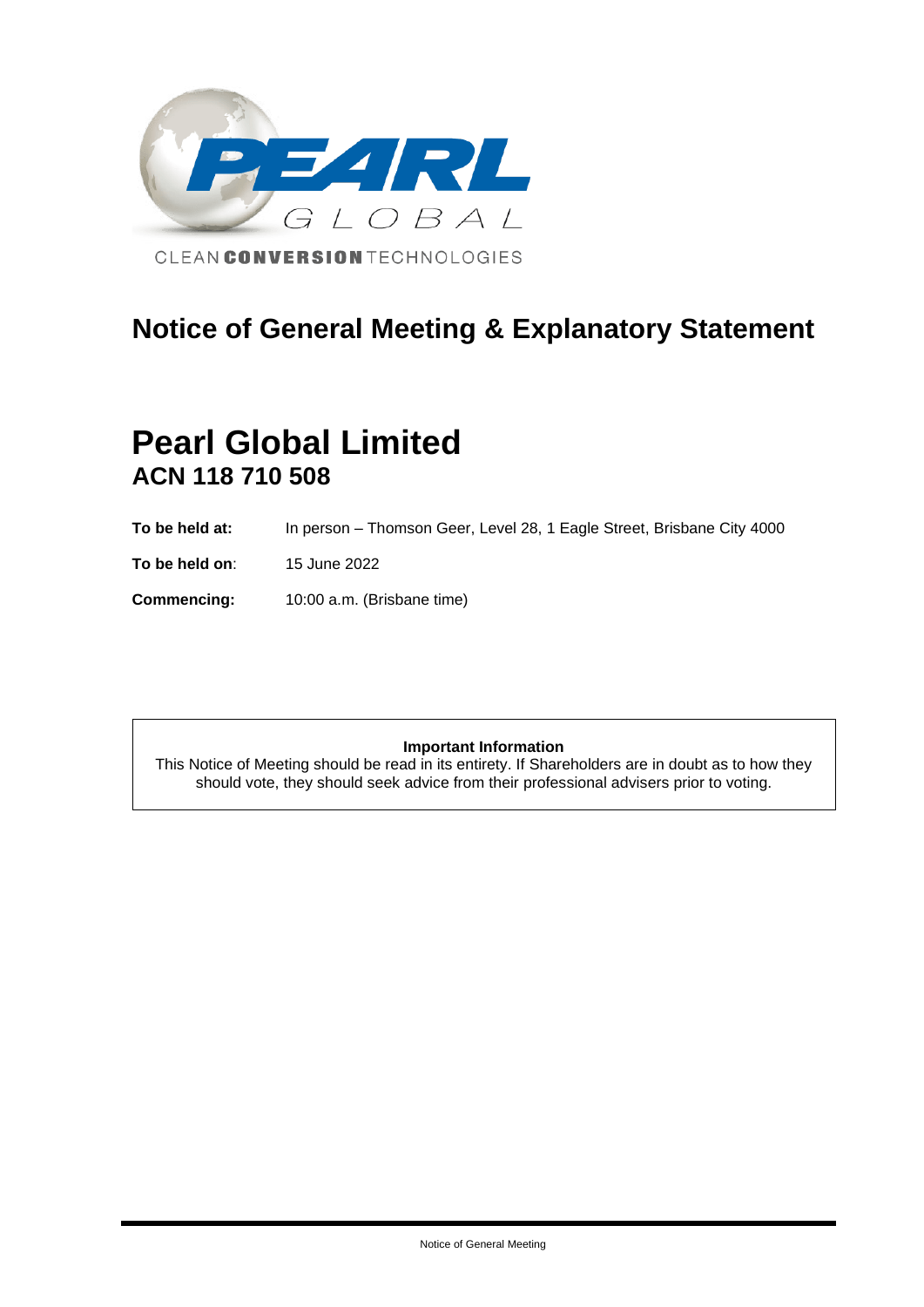## **Important dates**

| Issue date of the Tranche 1 Placement Shares                   | 12 May 2022                                  |
|----------------------------------------------------------------|----------------------------------------------|
| Deadline for lodgement of proxy forms for the General Meeting  | 13 June 2022                                 |
| Record date for determining eligibility to vote at the Meeting | 7:00 p.m. (Brisbane time) on<br>13 June 2022 |
| General Meeting                                                | 10:00 a.m (Brisbane time) on<br>15 June 2022 |
| Anticipated issue date of the Tranche 2 Placement Shares       | 22 June 2022                                 |

\*Dates are indicative only and subject to change. The occurrence of milestones after the General Meeting are conditional on the passing of the Resolutions at the General Meeting.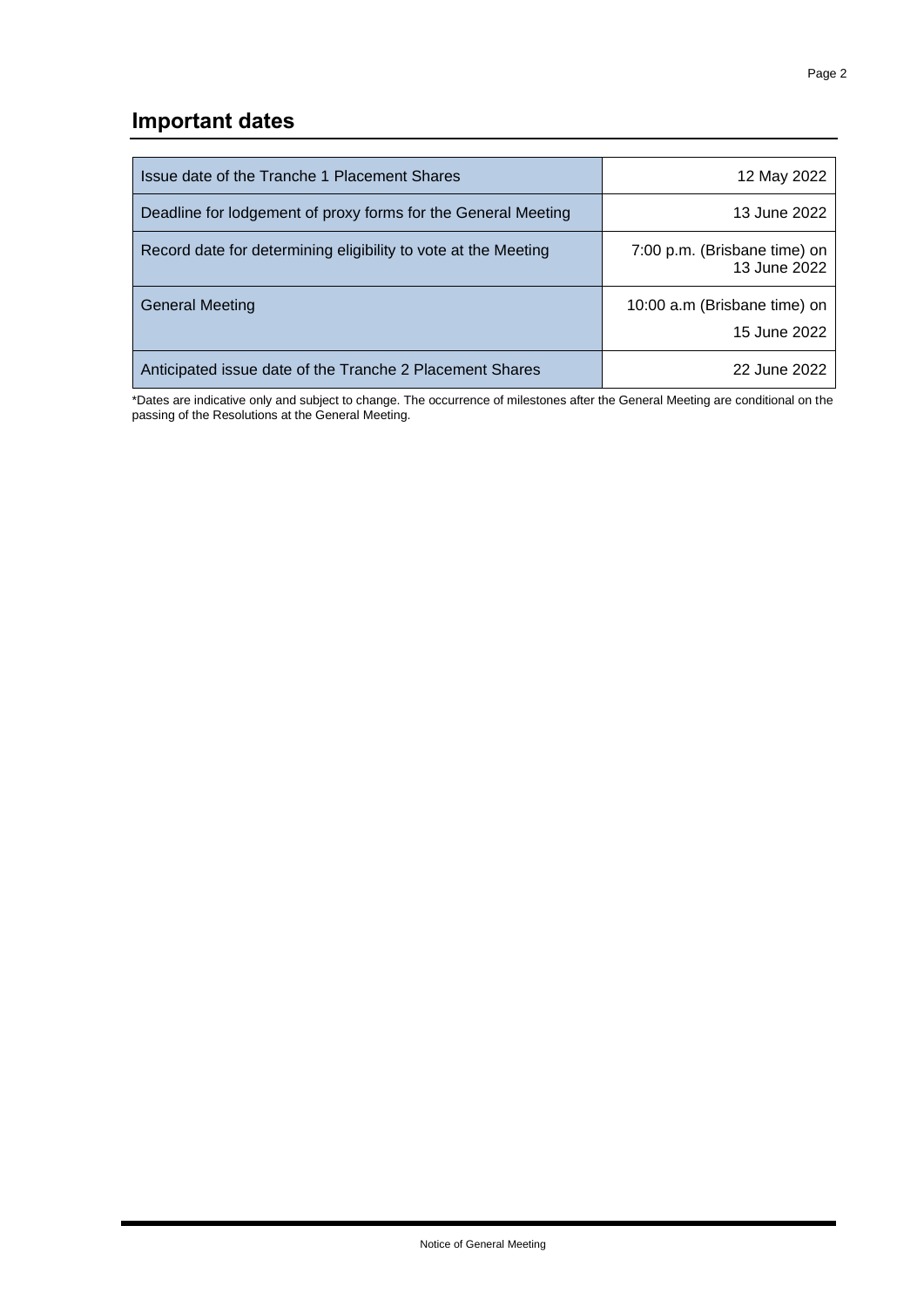Dear Shareholders,

We are pleased to invite you to the General Meeting of Pearl Global Limited (**Pearl Global** or the **Company**) to be held at 10:00 a.m. (Brisbane time) on 15 June 2022 to consider and vote on a number of Resolutions summarised below.

The General Meeting will be held at Thomson Geer, Level 28, [1](file:///C:/NRPortbl/Legal/ECCOOK/%5binsert%5d) Eagle Street, Brisbane (**General Meeting**).

### **Background to the Resolutions**

On 6 May 2022, the Company announced that it had received firm commitments for a placement of 150,000,000 new fully-paid ordinary shares in the Company, to sophisticated and institutional investors, at a price of A\$0.02 per share (**Placement**) to raise A\$3 million (before costs).

The Shares issued under the Placement (**Placement Shares**) are to be issued in two tranches:

- (a) The 120,000,000 Placement Shares were issued on 12 May 2022 (**Tranche 1 Placement Shares**); and
- (b) The 30,000,000 Placement Shares proposed to be issued to a Related Party and ROC Asset Management Pty Ltd (or its nominees) (**ROC**) are proposed to be issued on 22 June 2022, subject to receiving Shareholder approval at the General Meeting (**Tranche 2 Placement Shares**).

### **Purpose of General Meeting**

The purpose of this General Meeting is to consider and vote on the following Resolutions:

### The Placement:

- (a) **Resolution 1** seeks Shareholder approval for the ratification of the issue of the Tranche 1 Placement Shares pursuant to the Tranche 1 Placement under ASX Listing Rule 7.4;
- (b) **Resolutions 2** seeks Shareholder approval for the issue of a number of the Tranche 2 Placement Shares to Michael Barry, Director, under ASX Listing Rule 10.11 (**Related Party Benefit**); and
- (c) **Resolution 3** seeks Shareholder approval for the issue of a number of Tranche 2 Placement Shares to ROC Asset Management Pty Ltd (or its nominees) under ASX Listing Rule 10.11,

### (together, the **Resolutions**).

### Use of Proceeds

Funds from the Placement will be directed towards the development and installation of infrastructure and equipment for the current site at Stapylton, Queensland, general working capital and costs of the issue.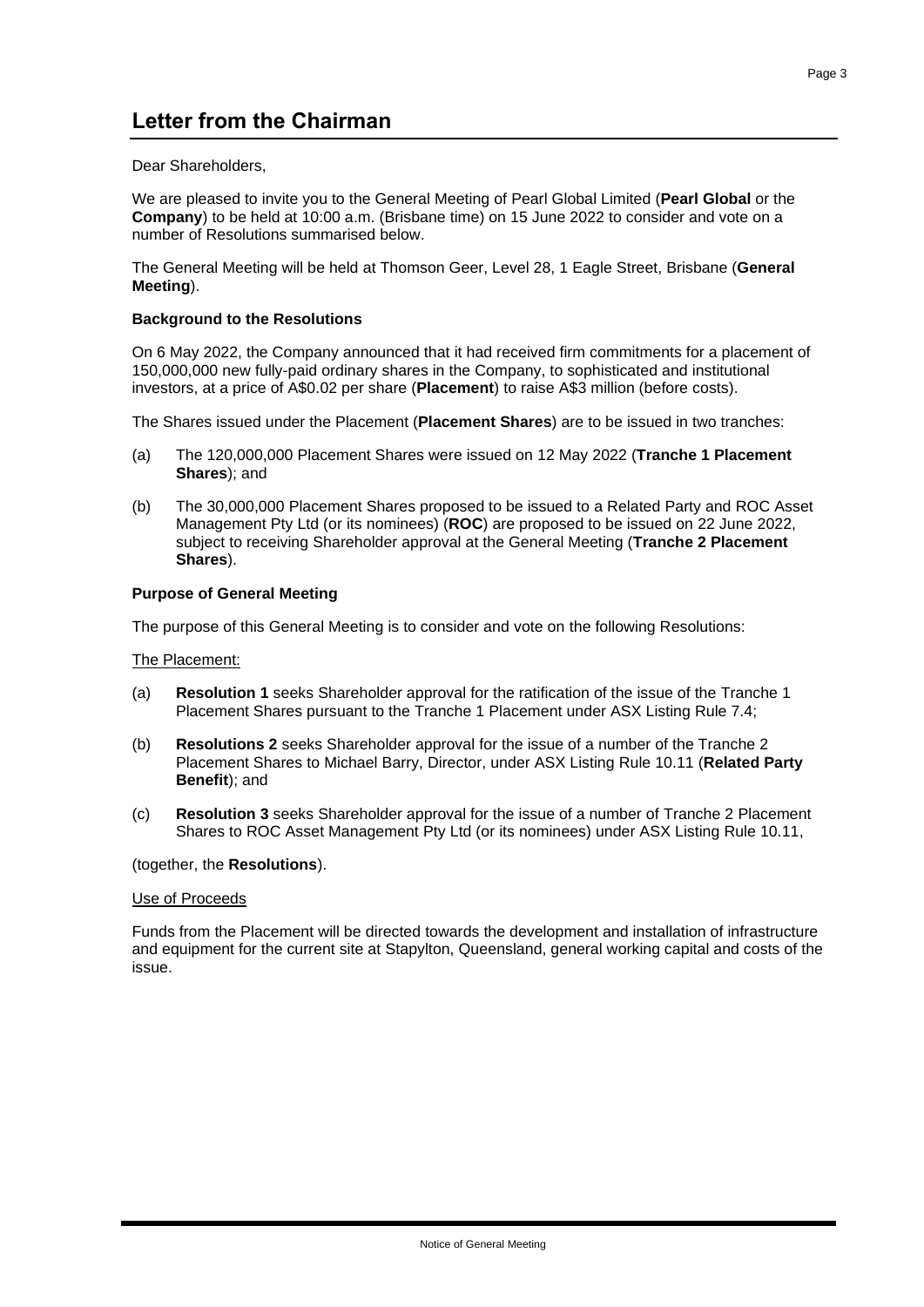### Capital structure

The following table details the projected capital structure of the Company after completion of the issue of the Placement Shares (with the exception of Placement Shares to be issued to related parties).

| <b>Current capital structure</b>                                                                                                |                                            |  |  |
|---------------------------------------------------------------------------------------------------------------------------------|--------------------------------------------|--|--|
| Issued capital of the Company prior to Placement                                                                                | 903,026,429 Shares                         |  |  |
| (this excludes the Tranche 1 Placement Shares)<br>issued on 12 May 2022)                                                        | 29,724,000 Existing Options                |  |  |
| <b>Placement Offer</b>                                                                                                          |                                            |  |  |
| Issue of Tranche 1 Placement Shares                                                                                             | 120,000,000 Shares                         |  |  |
| Issue of Tranche 2 Placement Shares (following<br>Shareholder approval)<br>Note: This will include an issue to related parties. | 30,000,000 Shares                          |  |  |
| Projected issued Share capital after completion of<br>the Placement                                                             | 1,053,026,429 Shares<br>29,724,000 Options |  |  |

### **Contents of this Notice of Meeting**

This General Meeting seeks the consent of Shareholders for the Resolutions detailed above.

All Directors entitled to make a recommendation in respect of a particular Resolution, recommend that you vote in favour of adopting that Resolution. That is, the Directors do not make a recommendation in respect of any Resolution that relates to the issue of a Related Party Benefit to them.

With respect to the General Meeting, this booklet contains the following:

- The Notice of Meeting for the General Meeting which contains information about the business to be conducted at the General Meeting, including the Resolutions to be put to the General Meeting (see **Section B**);
- Information explaining the business to be conducted at the General Meeting (see the Explanatory Statement at **Section D**); and
- How to vote or appoint a proxy to vote on the Resolutions to be passed at the General Meeting (**see Section C**).

Please read the whole of this booklet carefully as it provides important information on the General Meeting, items of business and the Resolutions that you, as a Shareholder, are being asked to vote on.

### **Questions**

Should you wish to discuss the matters in this Notice of Meeting please do not hesitate to contact the Company Secretary, Mr Phillip MacLeod, on 08 6252 8135 or by email at meetings@pearlglobal.com.au. Alternatively, you should consult your licensed financial adviser, stockbroker or other professional adviser.

If you have any questions in regards to your holding in Shares or other Share registry matters, please consult Computershare on 1300 850 505 (from within Australia) and +61 3 9415 4000 (from outside Australia). We look forward to the participation of all Shareholders at the General Meeting on 15 June 2022.

Yours faithfully

Michael Barry – Chair and Non-executive Director Pearl Global Limited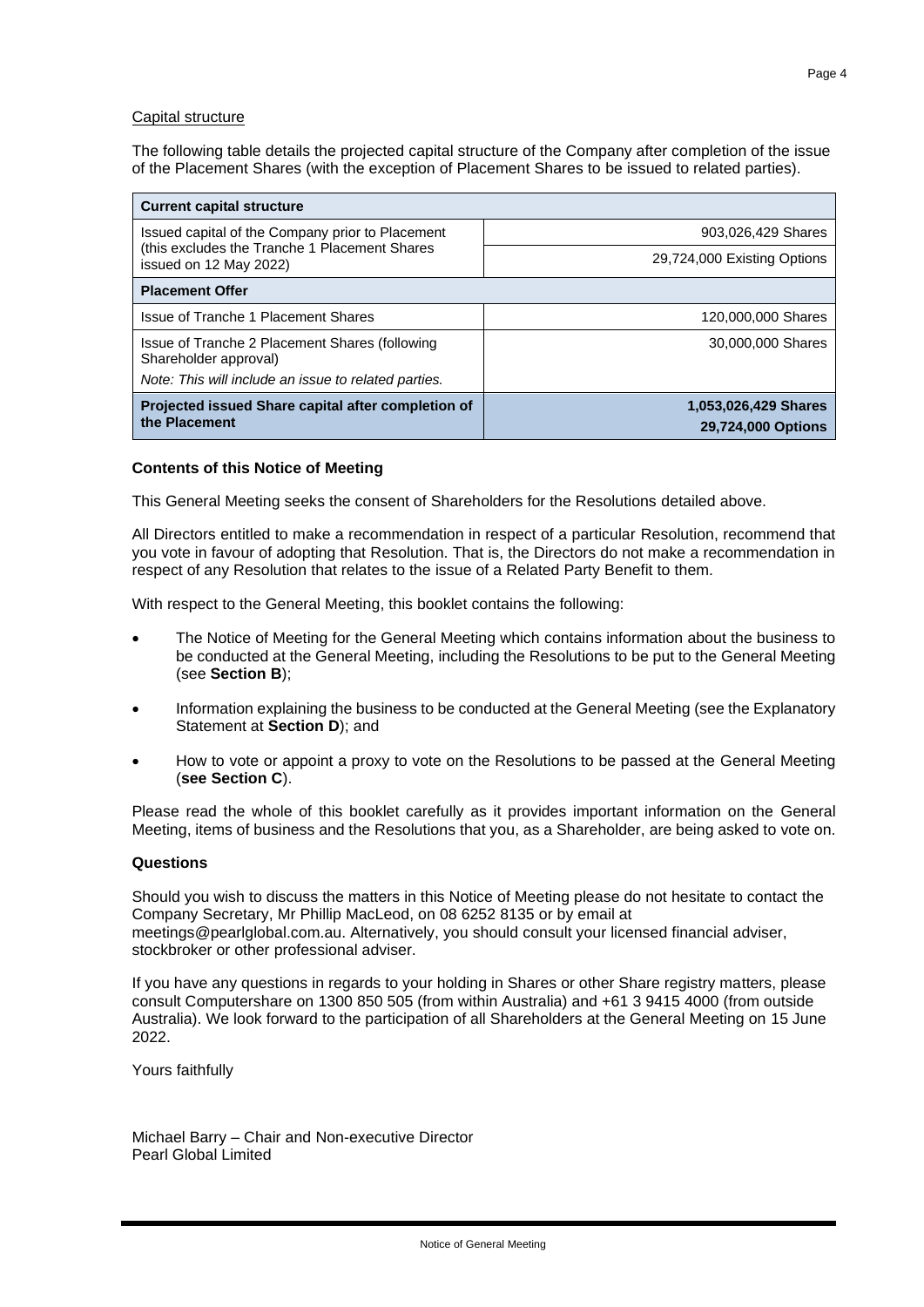# **Section A – Glossary**

| \$                                            | Australian dollars.                                                                                                                                                                  |
|-----------------------------------------------|--------------------------------------------------------------------------------------------------------------------------------------------------------------------------------------|
| <b>ASIC</b>                                   | The Australian Securities & Investments Commission.                                                                                                                                  |
| <b>Associate</b>                              | Has the meaning given to that term in section 12 of the Corporations<br>Act.                                                                                                         |
| <b>ASX</b>                                    | The Australian Securities Exchange operated by ASX Limited.                                                                                                                          |
| <b>ASX Listing Rules</b>                      | The Listing Rules of the ASX.                                                                                                                                                        |
| <b>Board</b>                                  | The board of directors of the Company.                                                                                                                                               |
| <b>Business Day</b>                           | Monday to Friday inclusive, except any day that the ASX declares is not<br>a business day.                                                                                           |
| <b>Company or Pearl</b><br><b>Global</b>      | Pearl Global Limited ACN 118 710 508.                                                                                                                                                |
| <b>Chairman</b>                               | The chair of the General Meeting.                                                                                                                                                    |
| <b>Corporations Act</b>                       | The Corporations Act 2001 (Cth) for the time being in force together<br>with the Corporations Regulations 2001 (Cth).                                                                |
| <b>Directors</b>                              | The directors of the Company.                                                                                                                                                        |
| <b>Existing Options</b>                       | The 29,724,000 options on issue in the Company as at the date of this<br>Notice of Meeting.                                                                                          |
| <b>Explanatory Statement</b>                  | The information set out in Section D of this Notice of Meeting.                                                                                                                      |
| <b>General Meeting</b>                        | The meeting of Shareholders convened by this Notice of Meeting.                                                                                                                      |
| <b>Glossary</b>                               | The glossary contained in this Section A to this Notice of Meeting.                                                                                                                  |
| Location                                      | Thomson Geer, Level 28, 1 Eagle Street Brisbane City 4000                                                                                                                            |
| <b>Notice of General</b><br><b>Meeting</b>    | The notice of General Meeting set out in Section B of this Notice of<br>Meeting.                                                                                                     |
| <b>Notice of Meeting</b>                      | This notice of meeting including the Notice of General Meeting,<br>Explanatory Statement and the Schedules, the Appendices and the<br>Proxy Form.                                    |
| <b>Placement or</b><br><b>Placement Offer</b> | A placement to raise \$3 million before costs by the issue of 150 million<br>Shares at \$0.02 per Placement Share.                                                                   |
|                                               | On 12 May 2022, 120 million Tranche 1 Placement Shares were<br>issued.                                                                                                               |
|                                               | 30 million Tranche 2 Placement Shares are proposed to be issued on<br>22 June 2022 following the approval of Shareholders.                                                           |
| <b>Placement Participant</b>                  | A person who is invited to participate in the Placement.                                                                                                                             |
| <b>Placement Shares</b>                       | A Share offered under the Placement Offer at an issue price of \$0.02<br>each. The Placement Shares consist of the Tranche 1 Placement<br>Shares and the Tranche 2 Placement Shares. |
| <b>Proxy Form</b>                             | The proxy form accompanying this Notice of Meeting.                                                                                                                                  |
| <b>Related Party</b>                          | Has the meaning given to that term in the ASX Listing Rules.                                                                                                                         |
| <b>Resolutions</b>                            | The resolutions set out in this Notice of Meeting and Resolution means<br>any of them.                                                                                               |
| <b>ROC</b>                                    | ROC Asset Management Pty Ltd (or its nominee).                                                                                                                                       |
| <b>Section</b>                                | A section of this Notice of Meeting.                                                                                                                                                 |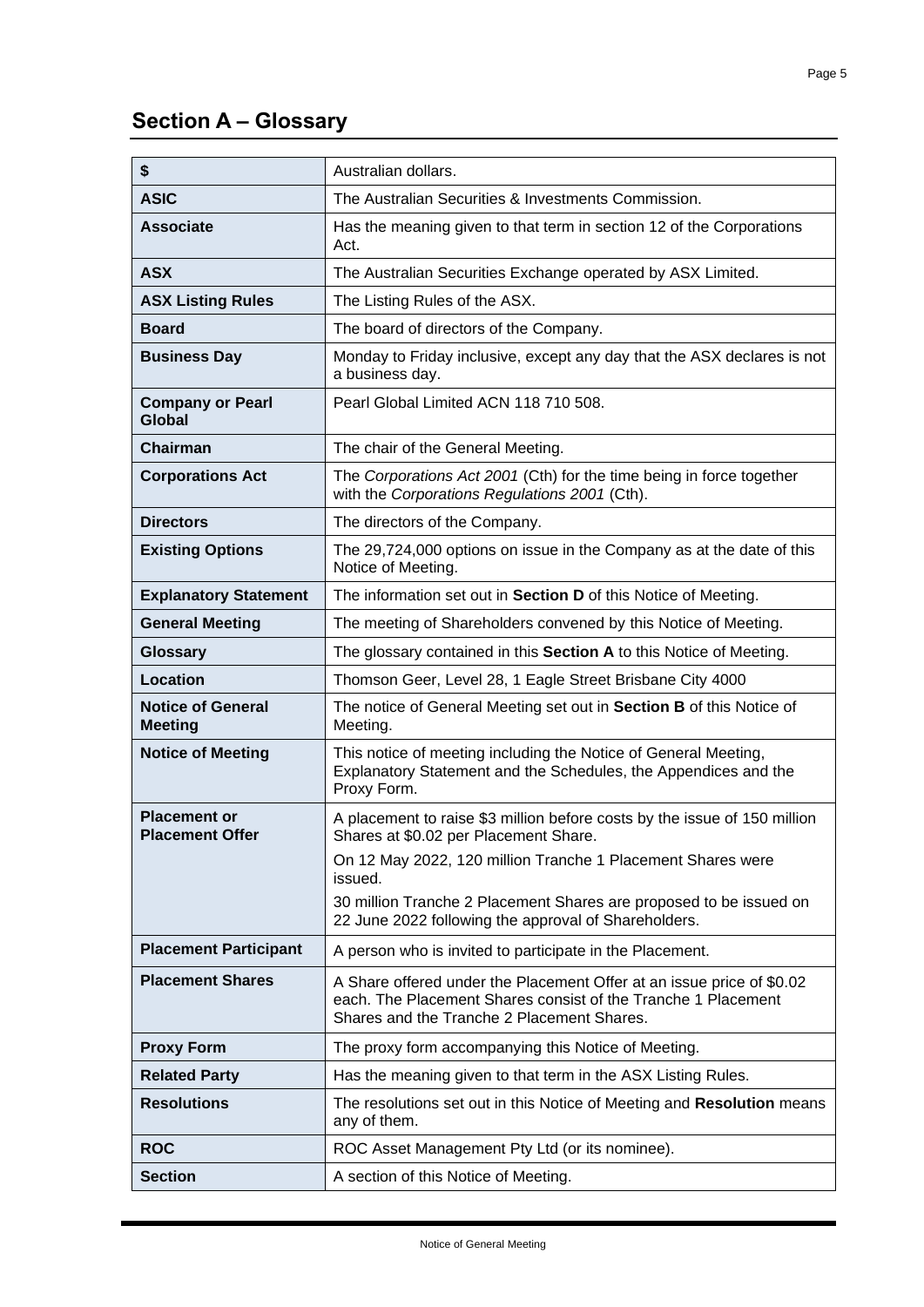| <b>Shares</b>                               | All of the shares on issue in the share capital of the Company and<br>Share means any one of them.                           |
|---------------------------------------------|------------------------------------------------------------------------------------------------------------------------------|
| <b>Shareholder</b>                          | A holder of one or more Shares.                                                                                              |
| <b>Tranche 1 Issue Date</b>                 | 12 May 2022.                                                                                                                 |
| <b>Tranche 1 Placement</b>                  | The issue of the Tranche 1 Placement Shares on 12 May 2022.                                                                  |
| <b>Tranche 1 Placement</b><br><b>Shares</b> | The 120 million Placement Shares issued on 12 May 2022.                                                                      |
| <b>Tranche 2 Issue Date</b>                 | 22 June 2022.                                                                                                                |
| <b>Tranche 2 Placement</b>                  | The proposed issue of the Tranche 2 Placement Shares.                                                                        |
| <b>Tranche 2 Placement</b><br><b>Shares</b> | The 30 million Placement Shares proposed to be issued 22 June 2022<br>following Shareholder approval at the General Meeting. |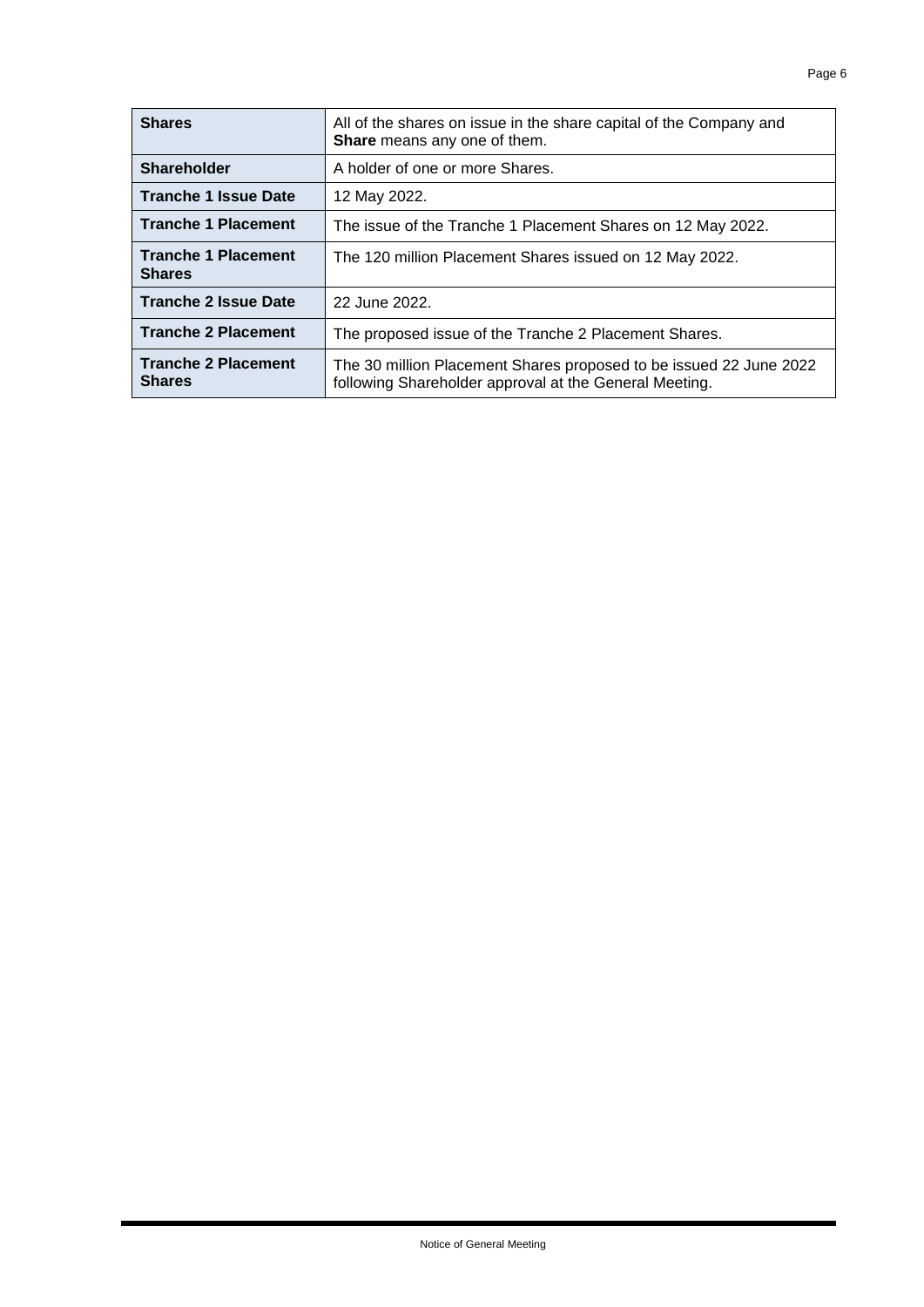## **Section B – Notice of General Meeting**

### **Time and place**

Notice is hereby given that the General Meeting will be held as follows:

| Held:          | Thomson Geer, Level 28, 1 Eagle Street, Brisbane City 4000 |
|----------------|------------------------------------------------------------|
| Commencing at: | 10:00 a.m. (Brisbane time) on 15 June 2022.                |

### **Explanatory Statement**

The Explanatory Statement which accompanies and forms part of this Notice of General Meeting describes the matters to be considered at the General Meeting.

### **Defined terms**

Terms used in this Notice of General Meeting have the meaning given to them in the Glossary in **Section A** of this Notice of Meeting in which this Notice of General Meeting is contained.

### **SPECIAL BUSINESS**

### **Resolution 1: Ratification of Tranche 1 Placement Shares**

To consider and, if thought fit, pass the following resolution as an **ordinary resolution**:

*"That, for the purposes of Listing Rule 7.4 and for all other purposes, Shareholders approve and ratify the prior issue by the Company of 120,000,000 Tranche 1 Placement Shares issued under Listing Rule 7.1 at an issue price of \$0.02 per Tranche 1 Placement Share on the terms and conditions set out in the Explanatory Statement."*

### **Short explanation**

On 12 May 2022, the Company issued the Tranche 1 Placement Shares to sophisticated and professional investors at an issue price of \$0.02 per Tranche 1 Placement Share*.*

Listing Rule 7.1 provides that a company must not, subject to specified exceptions, issue or agree to issue more equity securities (which includes shares) during any 12 month period than that amount which represents 15% of the number of fully paid ordinary securities on issue at the commencement of that 12 month period (**15% Placement Capacity**).

The Tranche 1 Placement Shares were issued within the 15% Placement Capacity. Approval under ASX Listing Rule 7.4 is being sought to ratify the issue of the Tranche 1 Placement and re-set the 15% Placement Capacity.

### **Voting Exclusion Statement**

The Company will disregard any votes cast in favour of this Resolution by or on behalf of:

- any person who participated in the issue of these Tranche 1 Placement Shares; or
- an associate of that person or persons.

However, this does not apply to a vote cast in favour of a resolution by:

- a person or proxy or attorney for a person who is entitled to vote on the resolution, in accordance with directions given to the proxy or attorney to vote on the resolution in that way; or
- the chair of the meeting as proxy or attorney for a person who is entitled to vote on the resolution, in accordance with a direction given to the chair to vote on the resolution as the chair decides; or
- a holder acting solely in a nominee, trustee, custodial or other fiduciary capacity on behalf of a beneficiary provided the following conditions are met: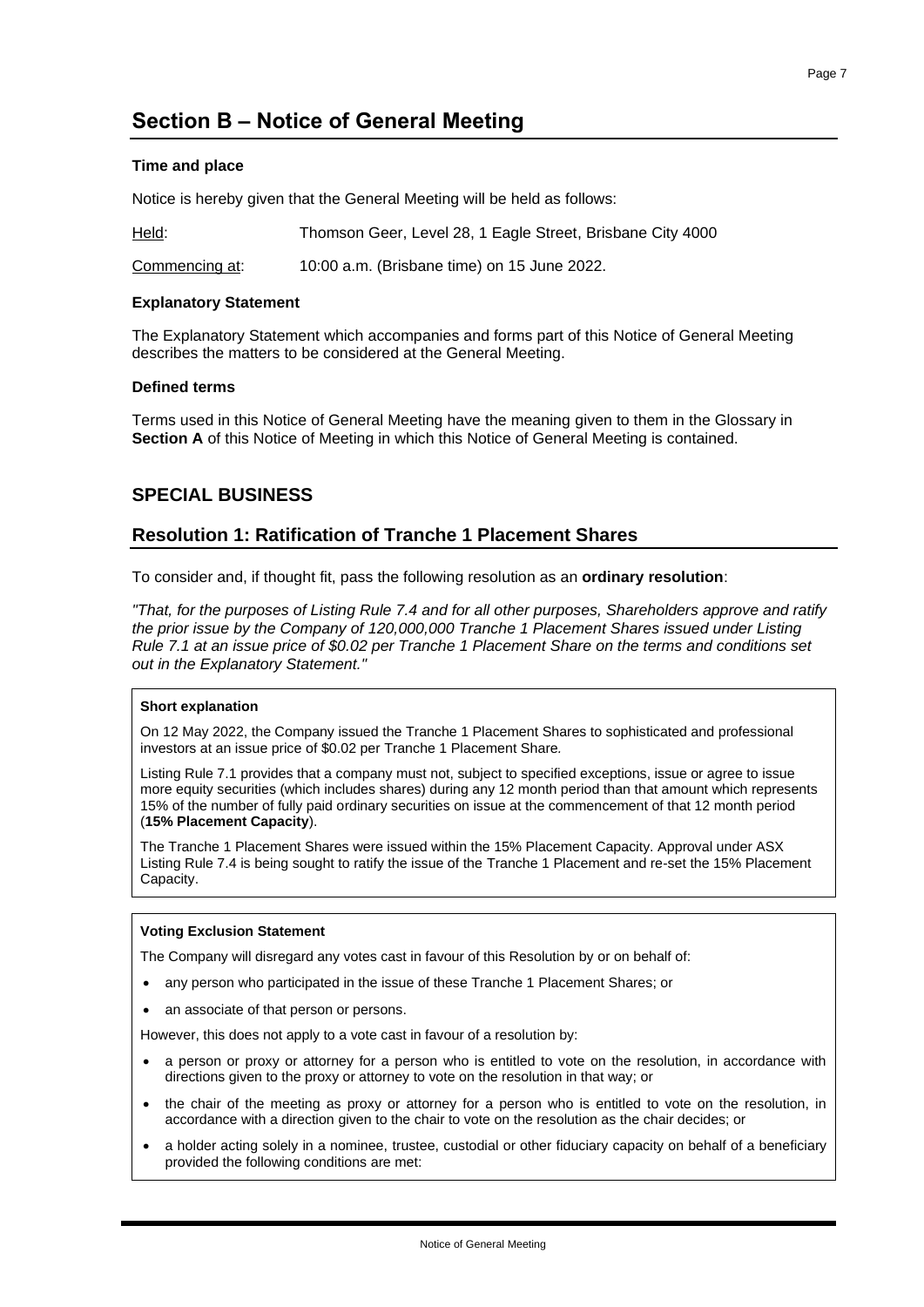- the beneficiary provides written confirmation to the holder that the beneficiary is not excluded from voting, and is not an associate of a person excluded from voting, on the resolution; and
- the holder votes on the resolution in accordance with directions given by the beneficiary to the holder to vote in that way.

### **Resolution 2: Issue of Tranche 2 Placement Shares to a Related Party – Michael Barry**

To consider and, if thought fit, pass the following resolution as an **ordinary resolution**:

*"That, for the purposes of ASX Listing Rule 10.11 and for all other purposes, the Directors be authorised to grant up to 5,000,000 Tranche 2 Placement Shares to Michael Barry (or his nominee) on the terms and conditions set out in the Explanatory Statement."* 

### **Short explanation**

This Resolution is required under ASX Listing Rule 10.11 to allow the issue of securities, being the 5,000,000 Tranche 2 Placement Shares, to Michael Barry (or his nominee), being a Director.

#### **Voting Exclusion Statement**

The Company will disregard any votes cast in favour of this Resolution by or on behalf of:

- Michael Barry (or his nominee) and any other person who will obtain a material benefit as a result of the issue of the securities (except a benefit solely by reason of being a holder of ordinary securities in the entity); or
- an associate of Michael Barry (or his nominee).

However, this does not apply to a vote cast in favour of a resolution by:

- a person or proxy or attorney for a person who is entitled to vote on the resolution, in accordance with directions given to the proxy or attorney to vote on the resolution in that way; or
- the chair of the meeting as proxy or attorney for a person who is entitled to vote on the resolution, in accordance with a direction given to the chair to vote on the resolution as the chair decides; or
- a holder acting solely in a nominee, trustee, custodial or other fiduciary capacity on behalf of a beneficiary provided the following conditions are met:
	- the beneficiary provides written confirmation to the holder that the beneficiary is not excluded from voting, and is not an associate of a person excluded from voting, on the resolution; and
	- the holder votes on the resolution in accordance with directions given by the beneficiary to the holder to vote in that way.

### **Resolution 3: Issue of Tranche 2 Placement Shares to ROC Asset Management Pty Ltd**

To consider and, if thought fit, pass the following resolution as an **ordinary resolution**:

*"That, for the purposes of ASX Listing Rule 10.11and for all other purposes, the Directors be authorised to grant up to 25,000,000 Tranche 2 Placement Shares to ROC Asset Management Pty Ltd (or its nominee) on the terms and conditions set out in the Explanatory Statement."*

#### **Short explanation**

This Resolution is required under ASX Listing Rule 10.11 to allow the issue of securities, being the 25,000,000 Tranche 2 Placement Shares, to ROC Asset Management Pty Ltd (or its nominee), being a shareholder under ASX Listing Rule 10.11.3 with more than 10% of the issued capital in the Company which has a nominee on the Board of the Company.

#### **Voting Exclusion Statement**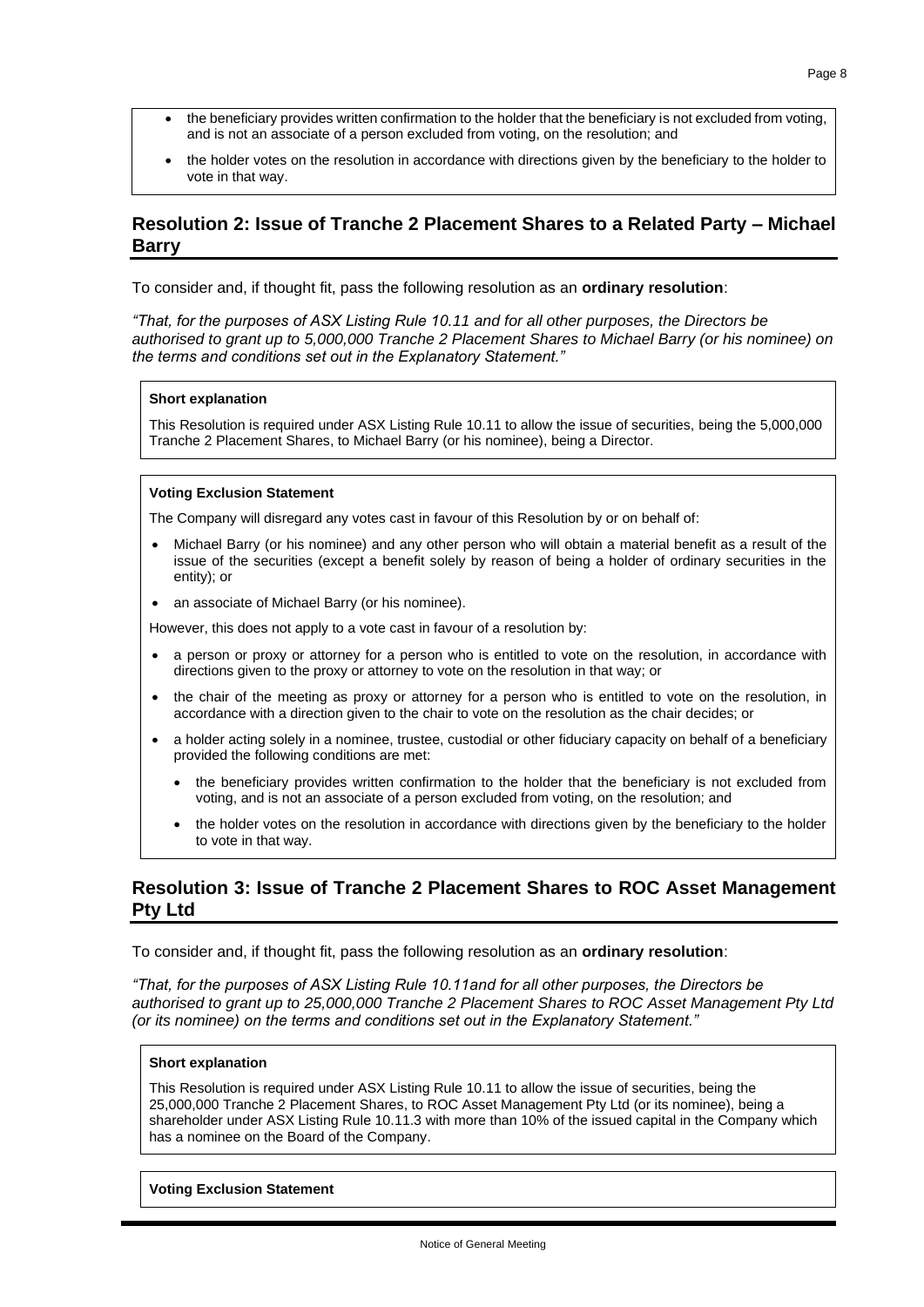The Company will disregard any votes cast in favour of this Resolution by or on behalf of:

- ROC Asset Management Pty Ltd (or its nominee) and any other person who will obtain a material benefit as a result of the issue of the securities (except a benefit solely by reason of being a holder of ordinary securities in the entity); or
- an associate of ROC Asset Management Pty Ltd (or its nominee).

However, this does not apply to a vote cast in favour of a resolution by:

- a person or proxy or attorney for a person who is entitled to vote on the resolution, in accordance with directions given to the proxy or attorney to vote on the resolution in that way; or
- the chair of the meeting as proxy or attorney for a person who is entitled to vote on the resolution, in accordance with a direction given to the chair to vote on the resolution as the chair decides; or
- a holder acting solely in a nominee, trustee, custodial or other fiduciary capacity on behalf of a beneficiary provided the following conditions are met:
	- the beneficiary provides written confirmation to the holder that the beneficiary is not excluded from voting, and is not an associate of a person excluded from voting, on the resolution; and
	- the holder votes on the resolution in accordance with directions given by the beneficiary to the holder to vote in that way.

### **OTHER BUSINESS**

To transact any other business which may be brought forward in accordance with the Company's constitution.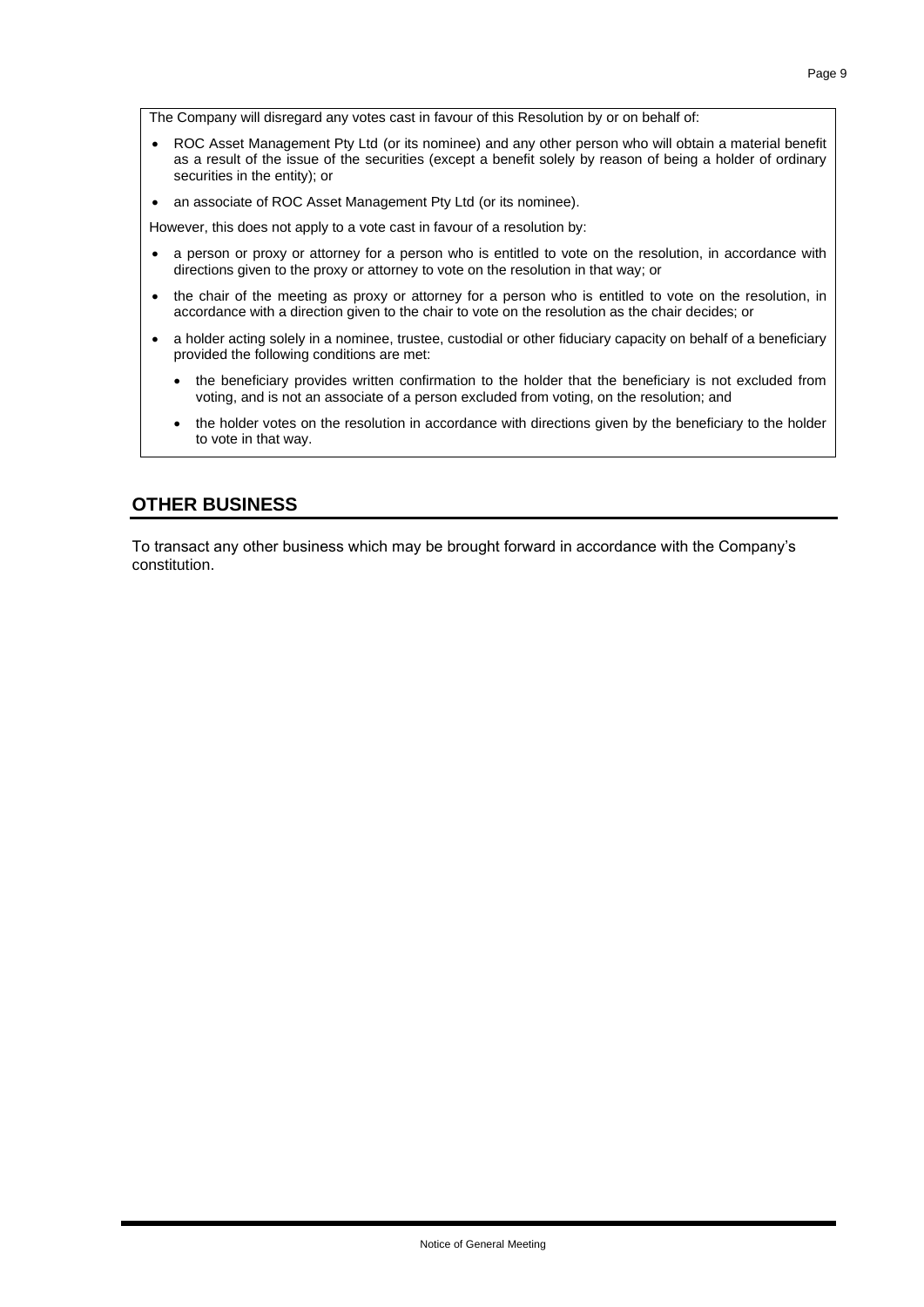### **Section C – How to vote**

If you are entitled to vote at the General Meeting, you may vote by attending the meeting in person, virtually or by proxy.

### **1. How to vote**

If you are entitled to vote at the General Meeting, you may vote by attending the General Meeting in person or by attending the meeting by proxy.

### **2. Your vote is important**

The business of the General Meeting affects your shareholding and your vote is important.

### **3. Corporations**

To vote at the General Meeting, a Shareholder that is a corporation must appoint an individual to act as its representative. The appointment must comply with section 250D of the Corporations Act.

Alternatively, a corporation may appoint a proxy.

### **4. Voting in person**

You may only attend the General Meeting in person. To vote in person, attend the General Meeting at the Location at 10:00 a.m. (Brisbane time) on 15 June 2022.

### **5. Voting online**

Shareholders are encouraged to vote online at [www.investorvote.com.au.](http://www.investorvote.com.au/)

### **6. Voting by proxy**

To vote by proxy, please complete and sign the enclosed Proxy Form and return by the time and in accordance with the instructions set out on the Proxy Form.

In accordance with section 249L of the Corporations Act, Shareholders are advised that:

- each Shareholder has a right to appoint a proxy;
- the proxy need not be a Shareholder; and
- a Shareholder who is entitled to cast two (2) or more votes may appoint two (2) proxies and may specify the proportion or number of votes each proxy is appointed to exercise. If the Shareholder appoints two (2) proxies and the appointment does not specify the proportion or number of the Shareholder's votes, then in accordance with section 249X(3) of the Corporations Act, each proxy may exercise one-half of the votes.

Shareholders and their proxies should be aware that changes to the Corporations Act made in 2011 mean that:

- if proxy holders vote, they must cast all directed proxies as directed; and
- any directed proxies which are not voted will automatically default to the Chair, who must vote the proxies as directed. Further details on these changes are set out below.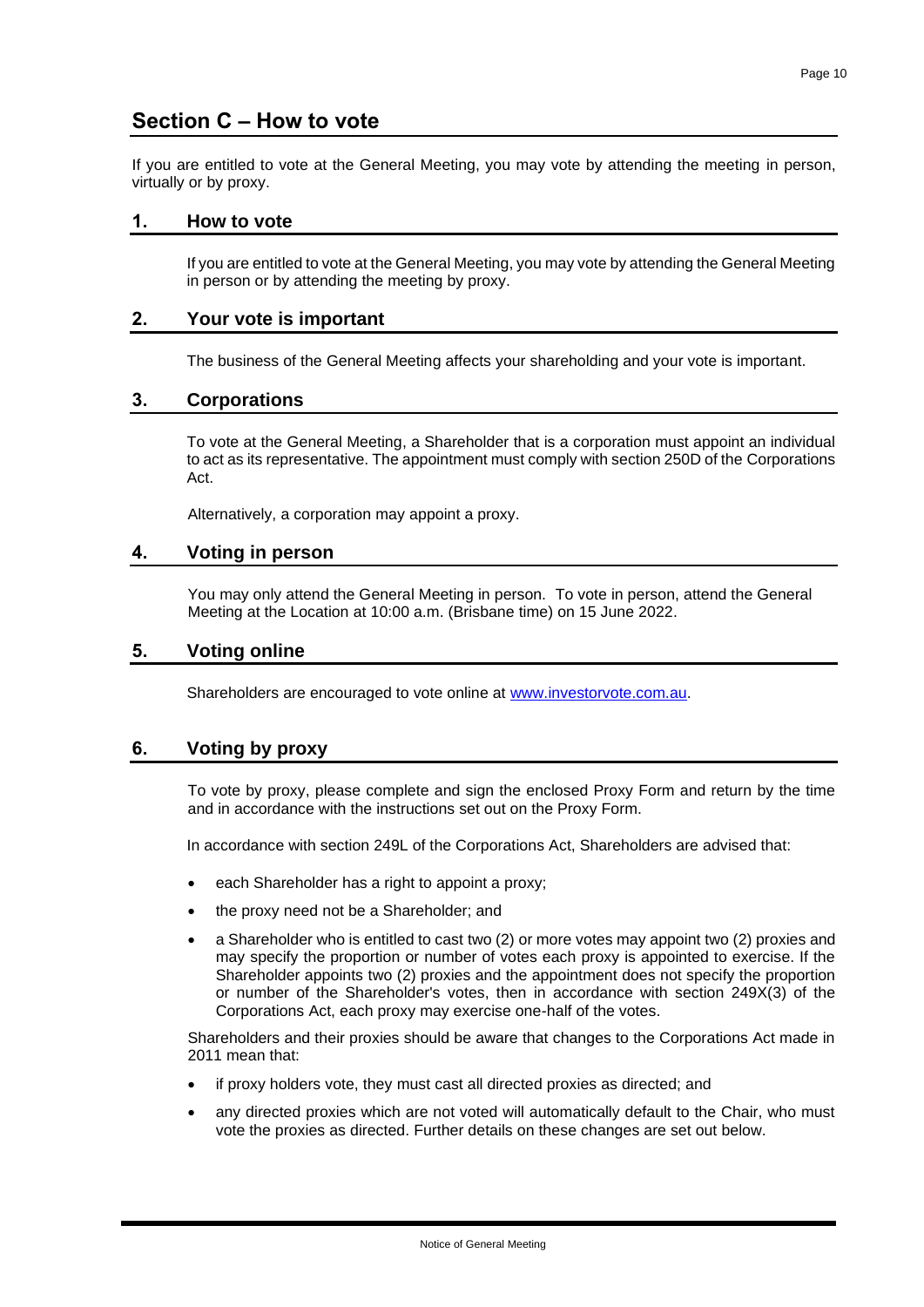### **Proxy vote if appointment specifies way to vote**

Section 250BB(1) of the Corporations Act provides that an appointment of a proxy may specify the way the proxy is to vote on a particular resolution and, if it does:

- the proxy need not vote on a show of hands, but if the proxy does so, the proxy must vote that way (i.e. as directed); and
- if the proxy has two (2) or more appointments that specify different ways to vote on the resolution, the proxy must not vote on a show of hands; and
- if the proxy is the chair of the meeting at which the resolution is voted on, the proxy must vote on a poll and must vote that way (i.e. as directed); and
- if the proxy is not the chair, the proxy need not vote on the poll, but if the proxy does so, the proxy must vote that way (i.e. as directed).

### **Transfer of non-chair proxy to chair in certain circumstances**

Section 250BC of the Corporations Act provides that, if:

- an appointment of a proxy specifies the way the proxy is to vote on a particular resolution at a meeting of the Company's members;
- the appointed proxy is not the chair of the meeting;
- at the meeting, a poll is duly demanded on the resolution; and
- either of the following applies:
	- o the proxy is not recorded as attending the meeting; or
	- o the proxy does not vote on the resolution,

the chair of the meeting is taken, before voting on the resolution closes, to have been appointed as the proxy for the purposes of voting on the resolution at the meeting.

### **7. Eligibility to vote**

The Directors have determined pursuant to Regulation 7.11.37 of the *Corporations Regulations 2001* (Cth) that the persons eligible to vote at the General Meeting are those that are registered Shareholders at 7:00 p.m. (Brisbane time) on 13 June 2022. If you are not the registered holder of a relevant Share at that time, you will not be entitled to vote in respect of that Share.

### **8. Voting procedure – on a poll**

Every question arising at this General Meeting will be decided on a poll. Upon a poll, every person entitled to vote who is present at the meeting, either in person or by proxy, will have one vote for each voting share held by that person.

### **9. Enquiries**

For all enquiries, please contact the Company Secretary on 08 6252 8135 or by email at meetings@pearlglobal.com.au.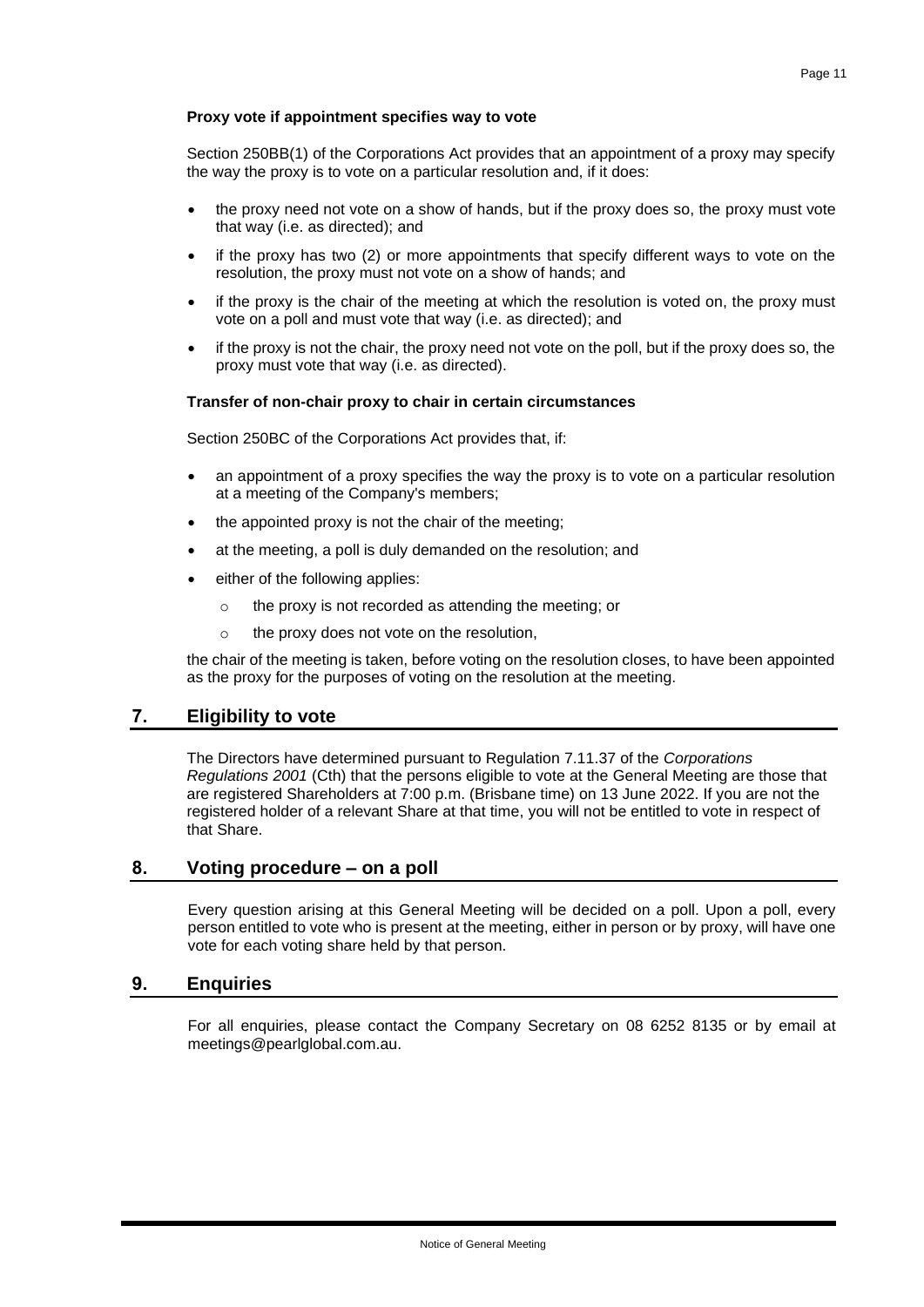### **Section D – Explanatory Statement**

This Explanatory Statement forms part of the Notice of General Meeting convening the General Meeting of Shareholders of the Company to be held commencing at 10:00 a.m. (Brisbane time) on 15 June 2022 at Thomson Geer, Level 28, 1 Eagle Street, Brisbane City 4000.

Refer to Section C for details on how to attend and vote at the General Meeting.

This Explanatory Statement is to be read in conjunction with the Notice of General Meeting.

### **Purpose**

The purpose of this Explanatory Statement is to provide information which the Directors believe is material to Shareholders in deciding whether or not to pass the Resolutions to be put forward in the General Meeting.

The Directors recommend Shareholders read the Notice of General Meeting and this Explanatory Statement in full before making any decisions relating to the Resolutions contained in the Notice of General Meeting.

### **Defined terms**

Terms used in this Explanatory Statement have the meaning given to them in the Glossary in **Section A** of this Notice of Meeting in which this Explanatory Statement is contained.

### **GENERAL INFORMATION**

### **1 Resolution 1 – Ratification of the prior issue of the Tranche 1 Placement Shares**

### **1.1 General**

On 12 May 2022 (**Tranche 1 Issue Date**), the Company issued 120,000,000 Placement Shares (**Tranche 1 Placement Shares**) to raise \$2.4 million (before costs).

The funds raised from the issue of the Tranche 1 Placement Shares will be used for the purposes set out below.

The Tranche 1 Placement Shares were issued within the Company's 15% annual limit permitted under Listing Rule 7.1 without the need for Shareholder approval.

Resolution 1 is an ordinary resolution.

### **1.2 ASX Listing Rule 7.1**

Broadly speaking, and subject to a number of exceptions, ASX Listing Rule 7.1 limits the amount of equity securities that a listed company can issue without the approval of its shareholders over any 12 month period to 15% of the fully paid ordinary securities it had on issue at the start of that period.

The issue of the Tranche 1 Placement Shares does not fit within any of these exceptions and, as it has not yet been approved by the Company's shareholders, it effectively uses up part of the 15% limit in ASX Listing Rule 7.1, reducing the Company's capacity to issue further equity securities without shareholder approval under ASX Listing Rule 7.1 for the 12 month period following the Tranche 1 Issue Date.

ASX Listing Rule 7.4 allows the Shareholders of a listed company to approve an issue of equity securities after it has been made or agreed to be made. If they do, the issue is taken to have been approved under ASX Listing Rule 7.1 and so does not reduce the Company's capacity to issue further equity securities without shareholder approval under that rule.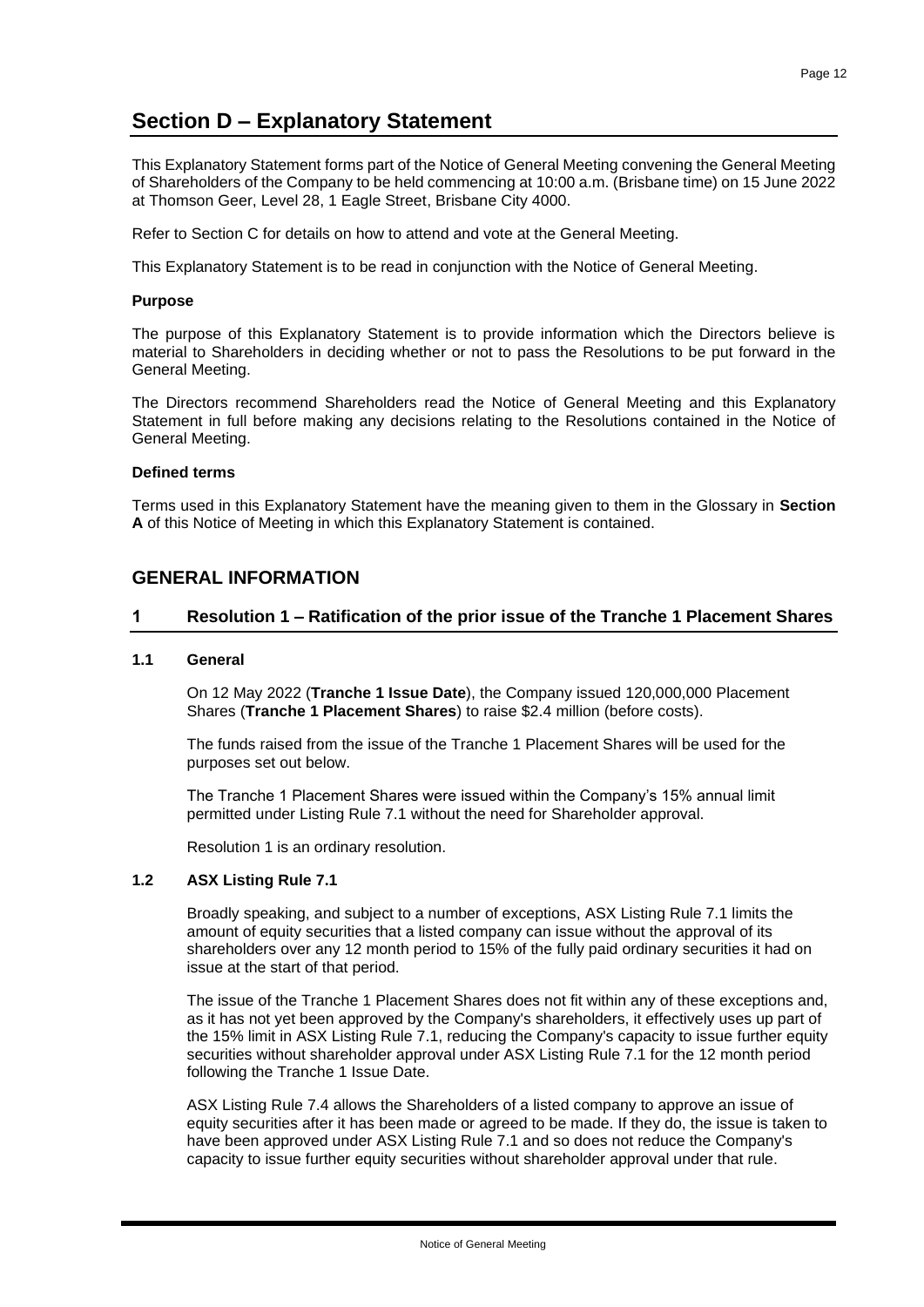The Company wishes to retain as much flexibility as possible to issue additional equity securities into the future without having to obtain shareholder approval for such issue under ASX Listing Rule 7.1.

### Effect of Resolution

To that end, Resolution 1 seeks Shareholder approval and ratification pursuant to Listing Rule 7.4 for the issue of the Tranche 1 Placement Shares under Listing Rule 7.1.

If Resolution 1 is passed, the issue of the Tranche 1 Placement Shares will be excluded in calculating the Company's 15% limit under ASX Listing Rule 7.1, effectively increasing the number of equity securities it can issue without Shareholder approval over the 12 month period following the Tranche 1 Issue Date.

If Resolution 1 is not passed, the issue of the Tranche 1 Placement Shares will be included in calculating the Company's 15% limit in ASX Listing Rule 7.1, effectively decreasing the number of equity securities it can issue without Shareholder approval over the 12 month period following the Tranche 1 Issue Date.

### **1.3 Technical information required by ASX Listing Rule 7.5**

For the purposes of Listing Rule 7.5, information regarding the issue of the Tranche 1 Placement Shares is provided as follows:

| The names of the persons to<br>whom the Company will issue<br>the securities | The Tranche 1 Placement Shares were issued to sophisticated<br>investors who are exempt from the disclosure requirements under<br>Chapter 6D of the Corporations Act identified and introduced by Bell<br>Potter Securities, none of whom is a Related Party of the Company<br>and none of whom is a party to whom Listing Rule 10.11 would apply.<br>For the avoidance of doubt, none of the recipients were issued more<br>than 1% of the Company's current issued capital who were:<br>A member of the key management personnel;<br>A substantial holder of the entity;<br>$\bullet$<br>An adviser of the entity; or<br>$\bullet$<br>An associate of any of the above. |
|------------------------------------------------------------------------------|---------------------------------------------------------------------------------------------------------------------------------------------------------------------------------------------------------------------------------------------------------------------------------------------------------------------------------------------------------------------------------------------------------------------------------------------------------------------------------------------------------------------------------------------------------------------------------------------------------------------------------------------------------------------------|
| The number of securities<br>issued                                           | 120,000,000 Shares (being the Tranche 1 Placement Shares) were<br>issued by the Company pursuant to Listing Rule 7.1.                                                                                                                                                                                                                                                                                                                                                                                                                                                                                                                                                     |
| The date on which the<br>securities were issued                              | The Tranche 1 Placement Shares were issued by the Company on<br>12 May 2022.                                                                                                                                                                                                                                                                                                                                                                                                                                                                                                                                                                                              |
| The issue price                                                              | The issue price was \$0.02 per Tranche 1 Placement Share, being<br>\$2.4 million in total before costs.                                                                                                                                                                                                                                                                                                                                                                                                                                                                                                                                                                   |
| The terms of the securities                                                  | The Tranche 1 Placement Shares comprise fully paid ordinary shares<br>of the Company ranking equally with all other fully paid ordinary<br>shares of the Company.                                                                                                                                                                                                                                                                                                                                                                                                                                                                                                         |
| The intended use of the funds<br>raised                                      | Funds from the Placement will be directed towards the development<br>and installation of infrastructure and equipment for the current site at<br>Stapylton, Queensland, general working capital and costs of the<br>issue.                                                                                                                                                                                                                                                                                                                                                                                                                                                |
| If the securities were issued<br>under an agreement, a                       | The Tranche 1 Placement Shares were issued under a term sheet<br>that detailed:                                                                                                                                                                                                                                                                                                                                                                                                                                                                                                                                                                                           |
| summary of the material<br>terms of the agreement                            | The price of each Tranche 1 Placement Share; and<br>The proposed issue date of each Tranche 1 Placement Share.                                                                                                                                                                                                                                                                                                                                                                                                                                                                                                                                                            |
| <b>Voting exclusion statement</b>                                            | A voting exclusion statement is contained in Resolution 1.                                                                                                                                                                                                                                                                                                                                                                                                                                                                                                                                                                                                                |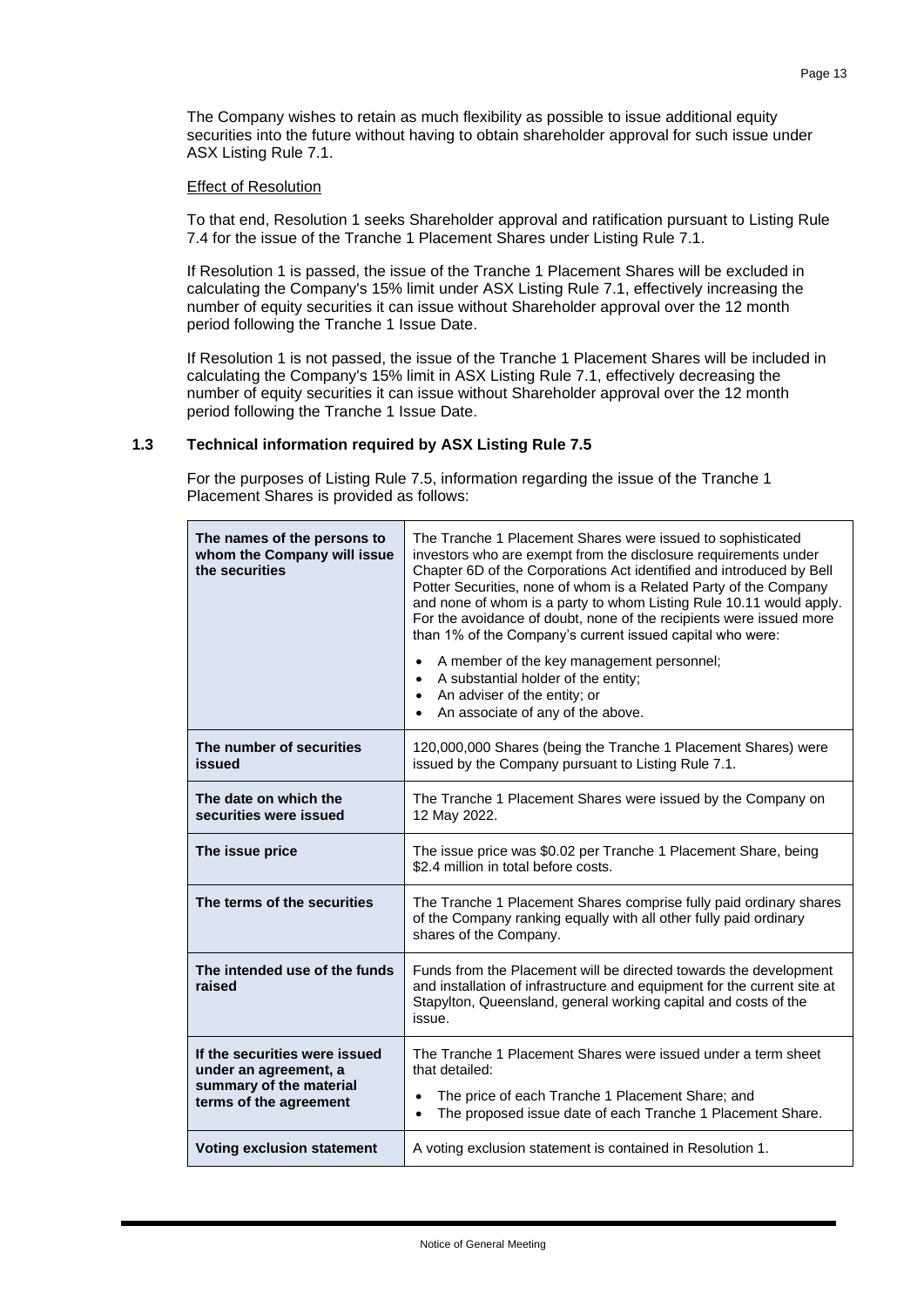### **1.4 Recommendation and voting requirements**

The Directors recommend that Shareholders approve Resolution 1.

Resolution 1 of the General Meeting is an ordinary resolution and so requires the approval of more than 50% of the votes cast by Shareholders.

A voting exclusion statement is contained after the Resolution. Votes cast by Shareholders contrary to the voting exclusion statement will be disregarded.

The Chairman of the General Meeting intends to vote all available undirected proxies in favour of Resolution 1.

### **2 Resolution 2 – Issue of Tranche 2 Placement Shares to Michael Barry, Director**

### **2.1 General**

Pursuant to the Placement, the Company proposes to issue 150,000,000 Placement Shares (made up of the Tranche 1 Placement Shares issued on 12 May 2022 and the Tranche 2 Placement Shares proposed to be issued following approval at the General Meeting).

Michael Barry, Director, (**Related Party**) wishes to participate in the Placement by subscribing for an aggregate of 5,000,000 Tranche 2 Placement Shares.

Resolutions 2 seeks Shareholder approval for the issue of 5,000,000 Tranche 2 Placement Shares under the Placement to Michael Barry (or his nominees) (**Placement Participation**).

### Chapter 2E of the Corporations Act

In accordance with section 208 of the Corporations Act, for a public company, or an entity that the public company controls, to give a financial benefit to a Related Party of the public company, the public company or entity must:

- (a) obtain the approval of the public company's members in the manner set out in sections 217 to 227 of the Corporations Act; and
- (b) give the benefit within 15 months following such approval,

unless the giving of the financial benefit falls within an exception set out in sections 210 to 216 of the Corporations Act.

The issue of the Tranche 2 Placement Shares constitutes giving a financial benefit by virtue of Michael Barry being a Related Party of the Company.

The Directors (other than Michael Barry, who has a material personal interest in Resolution 2) consider that Shareholder approval pursuant to Chapter 2E of the Corporations Act is not required in respect of Resolution 2 because the Tranche 2 Placement Shares will be issued to Michael Barry on the same terms as Tranche 2 Placement Shares issued to non-Related Party participants in the Placement, and, as such, the giving of the financial benefit is on arm's length terms.

### ASX Listing Rule 10.11

ASX Listing Rule 10.11 also requires shareholder approval to be obtained where an entity issues, or agrees to issue, securities to a director of the entity, an associate of the director, or a person whose relationship with the entity, director or associate of the director is, in ASX's opinion, such that approval should be obtained, unless an exception in ASX Listing Rule 10.12 applies.

As the Placement Participation involves the issue of Placement Shares to a Related Party of the Company, Shareholder approval pursuant to ASX Listing Rule 10.11 is required unless an exception applies. It is the view of the Directors that none of the exceptions set out in ASX Listing Rule 10.12 apply to the current circumstances.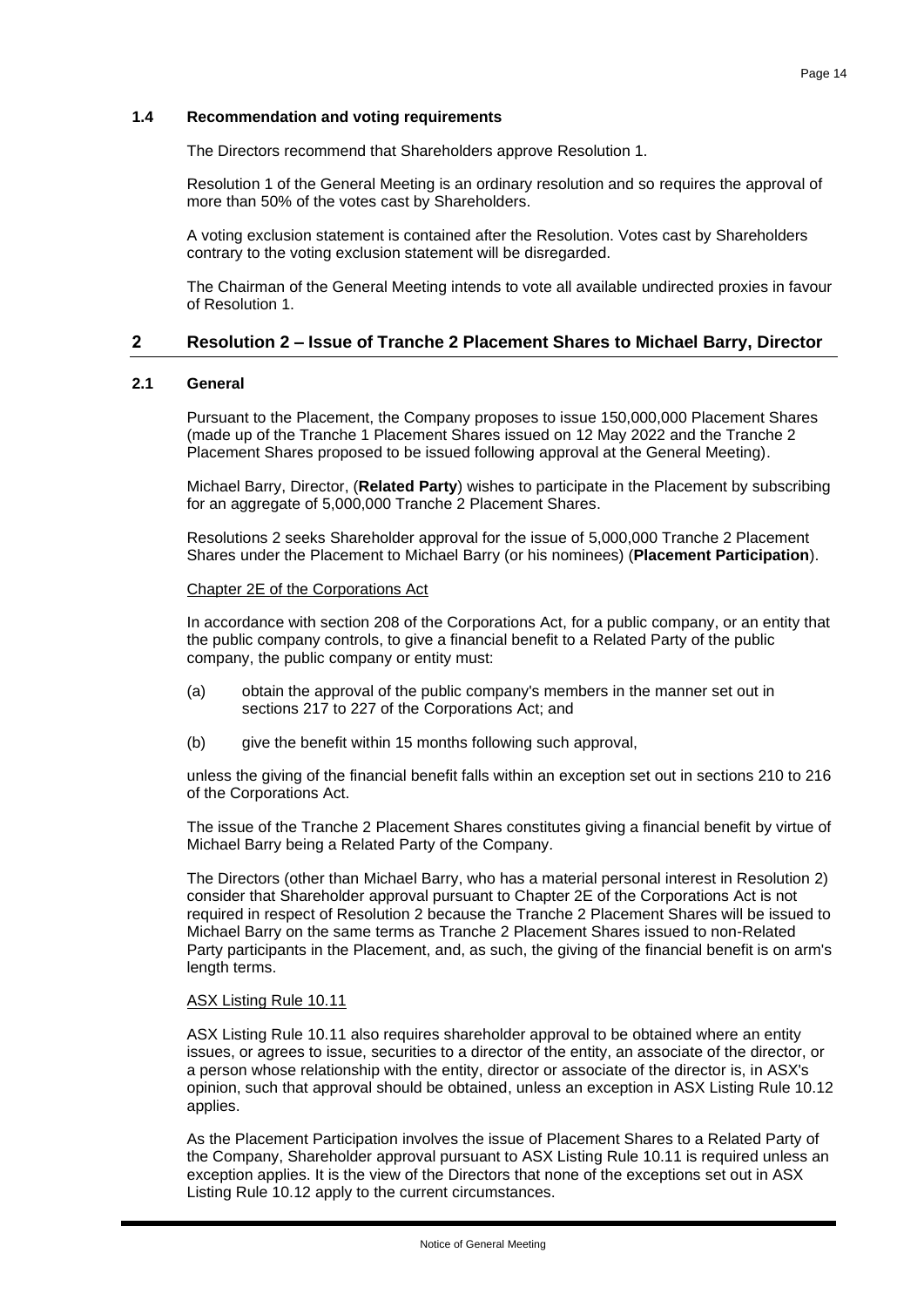### Effect of Resolution

If Resolution 2 is passed, the Company will be able to proceed with the issue of the Tranche 2 Placement Shares to Michael Barry. In addition, the issue of those Tranche 2 Placement Shares will be excluded from the calculation of the number of equity securities that the Company can issue without Shareholder approval under ASX Listing Rule 7.1 for the 12 month period following the Tranche 2 Issue Date.

If Resolutions 2 is not passed, the Company will not be able to proceed with the issue of those Placement Shares to Michael Barry.

### **2.2 Information required pursuant to ASX Listing Rule 10.13**

The following information in regards to the Placement Participation is provided to satisfy the requirements of ASX Listing Rule 10.13 (being the information required to be disclosed for the purposes of ASX Listing Rule 10.11).

| The names of the persons to<br>whom the Company will issue<br>the securities                                | The Tranche 2 Placement Shares are proposed to be issued to<br>Michael Barry.                                                                                                                                                                                |
|-------------------------------------------------------------------------------------------------------------|--------------------------------------------------------------------------------------------------------------------------------------------------------------------------------------------------------------------------------------------------------------|
| <b>Category of Placement</b><br><b>Participants</b>                                                         | Michael Barry is a director of the Company and consequently a<br>Related Party. As such, Michael Barry is restricted under ASX Listing<br>Rule 10.11.1.                                                                                                      |
|                                                                                                             | The issue is not intended to remunerate or incentivise a director.                                                                                                                                                                                           |
| Number of securities to be<br>issued                                                                        | A maximum of 5,000,000 Tranche 2 Placement Shares will be issued<br>to Michael Barry (or his nominee) which is the subject of Resolution<br>2.                                                                                                               |
| The terms and price of the<br>securities                                                                    | The Tranche 2 Placement Shares will be issued for \$0.02 per<br>Tranche 2 Placement Share. The Tranche 2 Placement Shares<br>comprise fully paid ordinary shares of the Company ranking equally<br>with all other fully paid ordinary shares of the Company. |
| Date by which the securities<br>will be issued                                                              | The Tranche 2 Placement are intended to be issued on 22 June 2022<br>but in any event, no later than 1 month after the date of the General<br>Meeting.                                                                                                       |
| The intended use of the funds<br>raised                                                                     | Funds from the Placement will be directed towards the development<br>and installation of infrastructure and equipment for the current site at<br>Stapylton, Queensland, general working capital and costs of the<br>issue.                                   |
| If the securities were issued<br>under an agreement, a<br>summary of the material<br>terms of the agreement | The Tranche 2 Placement Shares are to be issued under a term<br>sheet that detailed:<br>The price of each Tranche 2 Placement Share; and<br>$\bullet$<br>The proposed issue date of each Tranche 2 Placement Share.<br>$\bullet$                             |
| <b>Voting exclusion statement</b>                                                                           | A voting exclusion statement is contained in Resolution 2.                                                                                                                                                                                                   |

Approval pursuant to ASX Listing Rule 7.1 is not required in order to issue the Tranche 2 Placement Shares to Michael Barry (or his nominees) as approval is being obtained under ASX Listing Rule 10.11. Accordingly, under ASX Listing Rule 7.2 exception 14, the issue of Tranche 2 Placement Shares to Michael Barry (or his nominees) will not be included in the 15% calculation of the Company's annual placement capacity pursuant to ASX Listing Rule 7.1.

### **2.3 Recommendation and voting requirements**

The Directors recommend that Shareholders approve Resolution 2.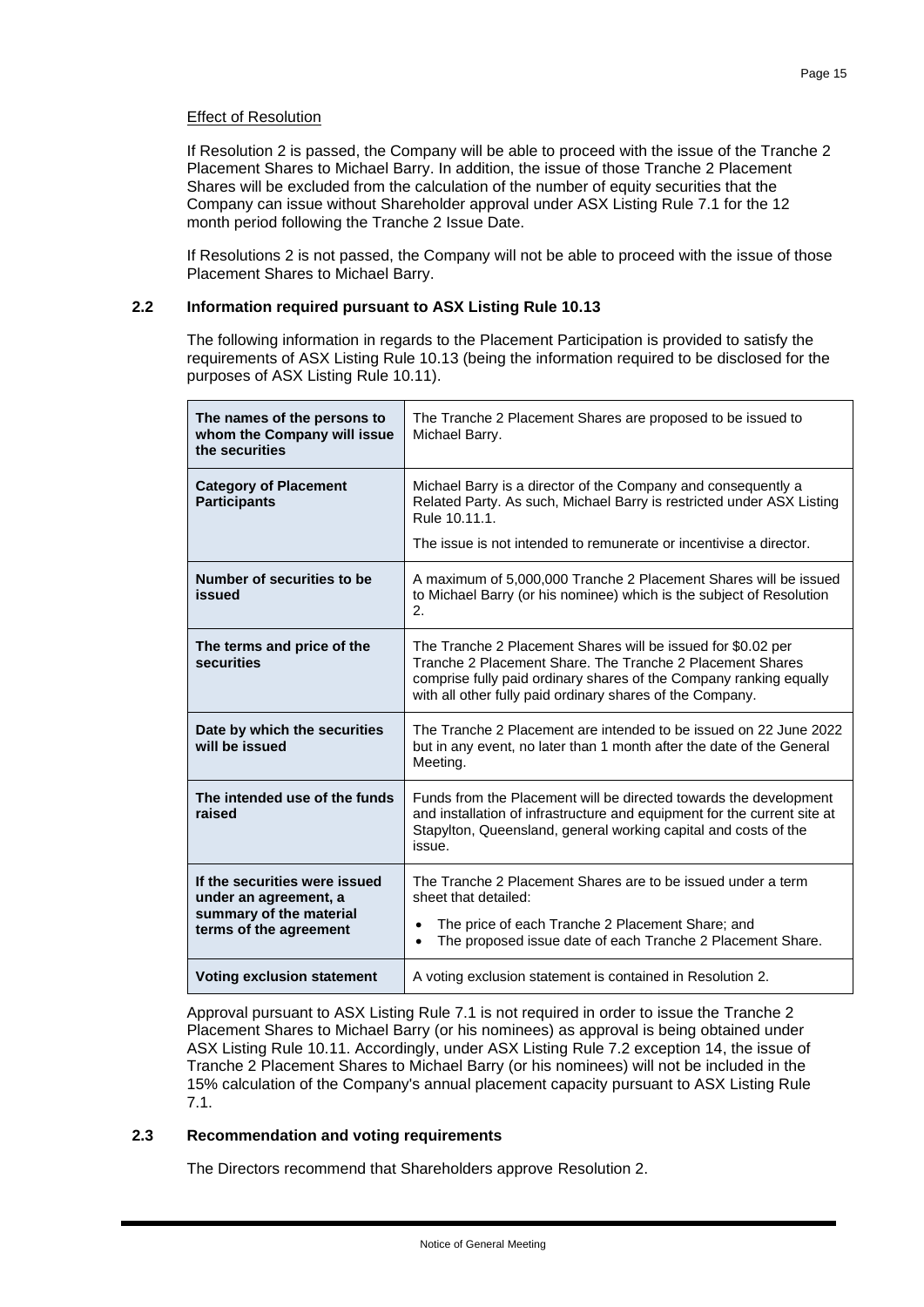Resolution 2 of the General Meeting is an ordinary resolution and so requires the approval of more than 50% of the votes cast by Shareholders.

A voting exclusion statement is contained after the Resolution. Votes cast by Shareholders contrary to the voting exclusion statement will be disregarded.

The Chairman of the General Meeting intends to vote all available undirected proxies in favour of Resolution 2.

### **3 Resolution 3 – Issue of Tranche 2 Placement Shares to ROC Asset Management Pty Ltd**

### **3.1 General**

Pursuant to the Placement, the Company proposes to issue 150,000,000 Placement Shares (made up of the Tranche 1 Placement Shares issued on 12 May 2022 and the Tranche 2 Placement Shares proposed to be issued following approval at the General Meeting).

ROC Asset Management Pty Ltd (or its nominee) (**ROC**) wishes to participate in the Placement by subscribing for an aggregate of 25,000,000 Tranche 2 Placement Shares.

Resolution 3 seeks Shareholder approval for the issue of 25,000,000 Tranche 2 Placement Shares under the Placement to ROC (**ROC Placement Participation**).

### ASX Listing Rule 10.11

ASX Listing Rule 10.11.3 requires shareholder approval to be obtained where an entity in the past 6 months has held a 10% interest in the company and has a nominee on the Board.

As the ROC Placement Participation involves the issue of Placement Shares to ROC (a 10%+ shareholder with a nominee on the Board), Shareholder approval pursuant to ASX Listing Rule 10.11 is required unless an exception applies. It is the view of the Directors that none of the exceptions set out in ASX Listing Rule 10.12 apply to the current circumstances.

### Effect of Resolution

If Resolution 3 is passed, the Company will be able to proceed with the issue of the Tranche 2 Placement Shares to ROC. In addition, the issue of those Tranche 2 Placement Shares will be excluded from the calculation of the number of equity securities that the Company can issue without Shareholder approval under ASX Listing Rule 7.1 for the 12 month period following the Tranche 2 Issue Date.

If Resolution 3 is not passed, the Company will not be able to proceed with the issue of those Tranche 2 Placement Shares to ROC.

### **3.2 Information required pursuant to ASX Listing Rule 10.13**

The following information in regards to the Placement Participation is provided to satisfy the requirements of ASX Listing Rule 10.13 (being the information required to be disclosed for the purposes of ASX Listing Rule 10.11).

| The names of the persons to<br>whom the Company will issue<br>the securities | The Tranche 2 Placement Shares are proposed to be issued to ROC<br>Asset Management Pty Ltd.                                                                                                                                                                |
|------------------------------------------------------------------------------|-------------------------------------------------------------------------------------------------------------------------------------------------------------------------------------------------------------------------------------------------------------|
| <b>Category of Placement</b><br><b>Participants</b>                          | ROC Asset Management Pty Ltd holds over 10% of the issued share<br>capital in the Company (and has done so for the past 6 months) and<br>has a nominee on the Board. As such, ROC Asset Management Pty<br>Ltd is restricted under ASX Listing Rule 10.11.3. |
| Number of securities to be<br>issued                                         | A maximum of 25,000,000 Tranche 2 Placement Shares will be<br>issued to ROC Asset Management Pty Ltd (or its nominee).                                                                                                                                      |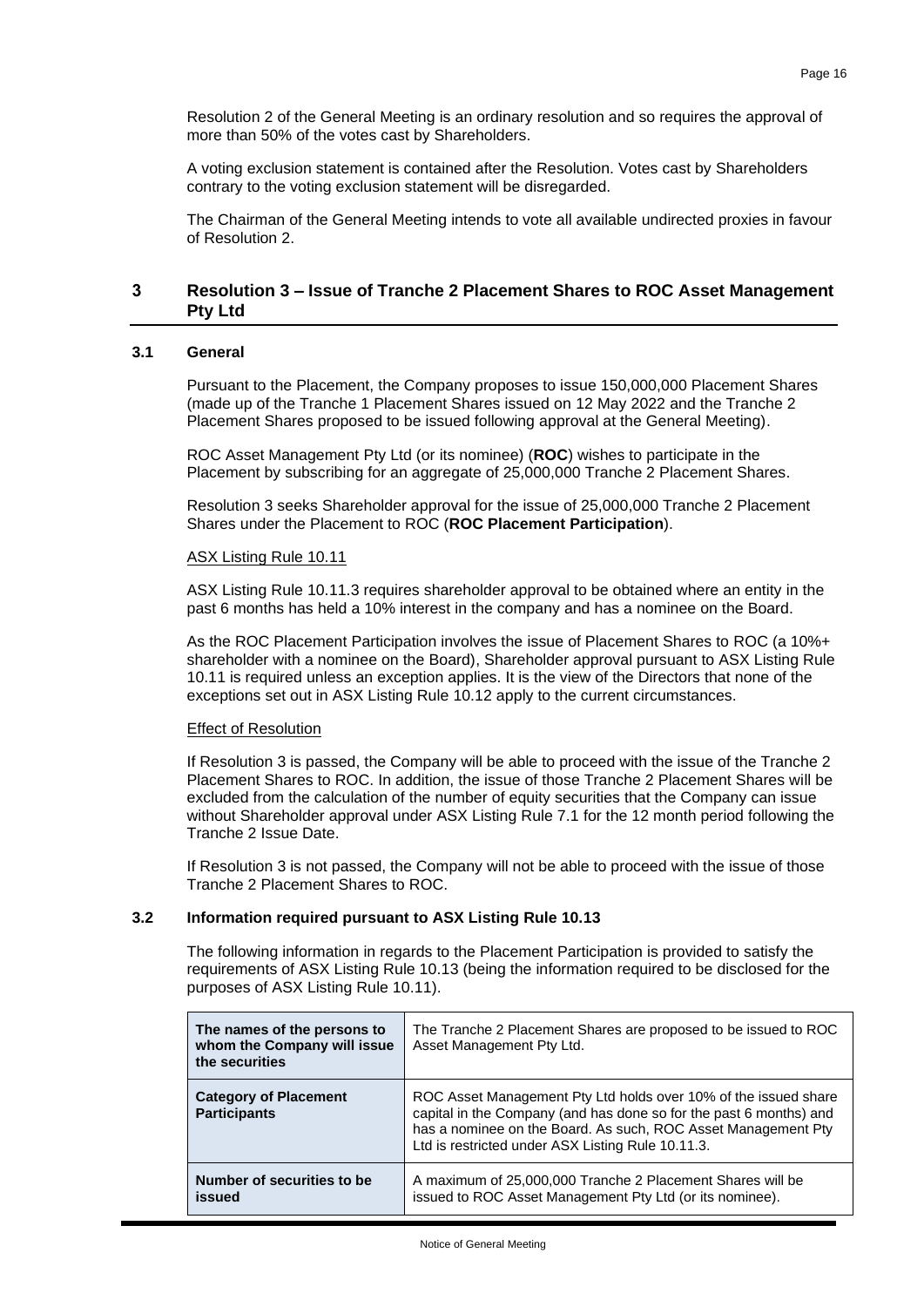| The terms and price of the<br><b>securities</b>                                                             | The Tranche 2 Placement Shares will be issued for \$0.02 per<br>Tranche 2 Placement Share. The Tranche 2 Placement Shares<br>comprise fully paid ordinary shares of the Company ranking equally<br>with all other fully paid ordinary shares of the Company. |  |
|-------------------------------------------------------------------------------------------------------------|--------------------------------------------------------------------------------------------------------------------------------------------------------------------------------------------------------------------------------------------------------------|--|
| Date by which the securities<br>will be issued                                                              | The Tranche 2 Placement Shares are intended to be issued on 22<br>June 2022 but in any event, no later than 1 month after the date of<br>the General Meeting.                                                                                                |  |
| The intended use of the funds<br>raised                                                                     | Funds from the Placement will be directed towards the development<br>and installation of infrastructure and equipment for the current site at<br>Stapylton, Queensland, general working capital and costs of the<br>issue.                                   |  |
| If the securities were issued<br>under an agreement, a<br>summary of the material<br>terms of the agreement | The Tranche 2 Placement Shares are to be issued under a term<br>sheet that detailed:<br>The price of each Tranche 2 Placement Share; and<br>The proposed issue date of each Tranche 2 Placement Share.                                                       |  |
| Voting exclusion statement                                                                                  | A voting exclusion statement is contained in Resolution 3.                                                                                                                                                                                                   |  |

Approval pursuant to ASX Listing Rule 7.1 is not required in order to issue the Tranche 2 Placement Shares to ROC as approval is being obtained under ASX Listing Rule 10.11. Accordingly, under ASX Listing Rule 7.2 exception 14, the issue of Tranche 2 Placement Shares to ROC will not be included in the 15% calculation of the Company's annual placement capacity pursuant to ASX Listing Rule 7.1.

### **3.3 Recommendation and voting requirements**

The Directors recommend that Shareholders approve Resolution 3.

Resolution 3 of the General Meeting are ordinary resolutions and so require the approval of more than 50% of the votes cast by Shareholders.

A voting exclusion statement is contained after the Resolution. Votes cast by Shareholders contrary to the voting exclusion statement will be disregarded.

The Chairman of the General Meeting intends to vote all available undirected proxies in favour of Resolution 3.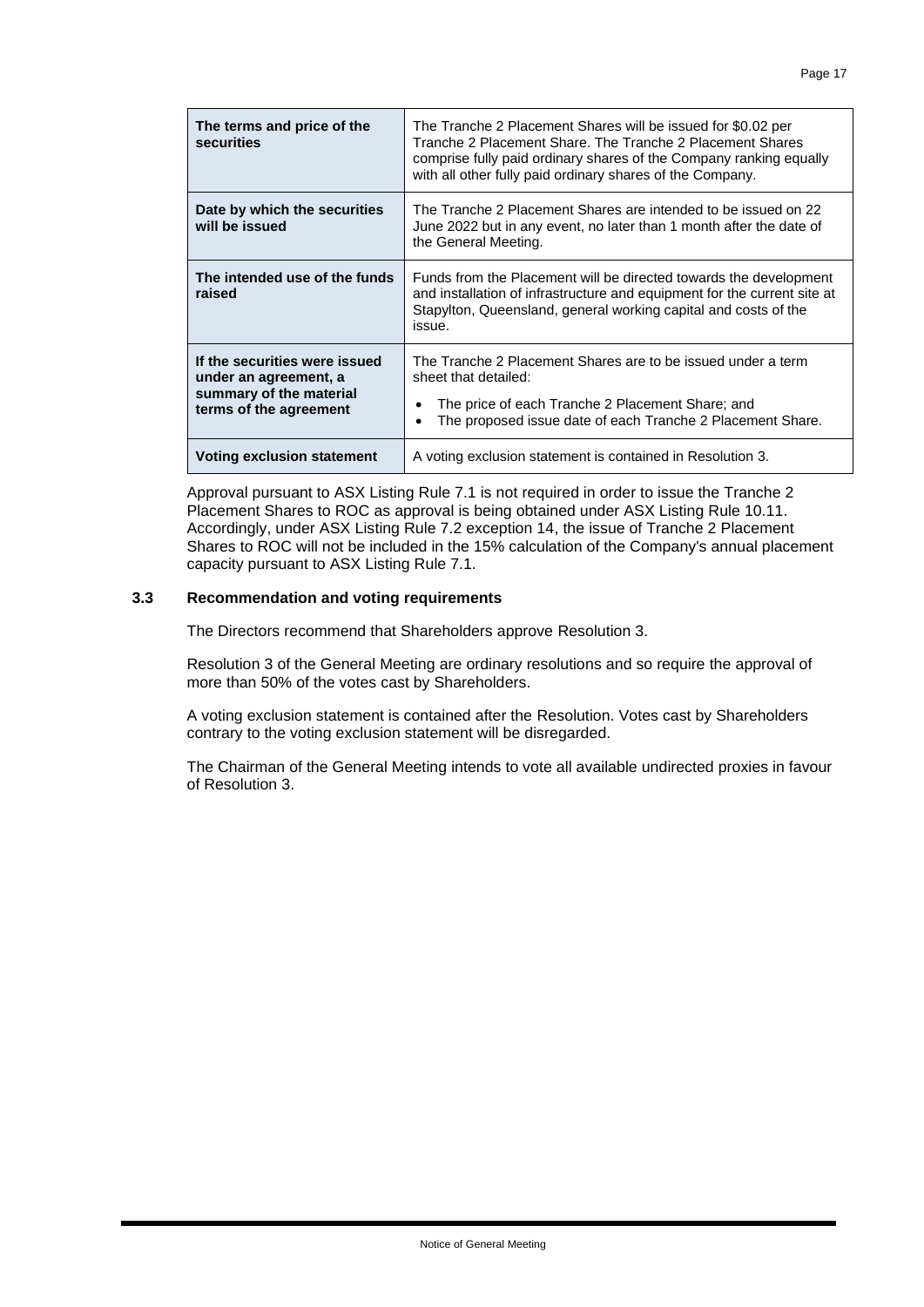

### **Need assistance?**

**Online:**



**Phone:** 1300 850 505 (within Australia) +61 3 9415 4000 (outside Australia)

www.investorcentre.com/contact



### **YOUR VOTE IS IMPORTANT**

For your proxy appointment to be effective it must be received by **10:00am (Brisbane time) on Monday, 13 June 2022.**

# **Proxy Form**

### **How to Vote on Items of Business Lodge your Proxy Form:**

All your securities will be voted in accordance with your directions.

### **APPOINTMENT OF PROXY**

**Voting 100% of your holding:** Direct your proxy how to vote by marking one of the boxes opposite each item of business. If you do not mark a box your proxy may vote or abstain as they choose (to the extent permitted by law). If you mark more than one box on an item your vote will be invalid on that item.

**Voting a portion of your holding:** Indicate a portion of your voting rights by inserting the percentage or number of securities you wish to vote in the For, Against or Abstain box or boxes. The sum of the votes cast must not exceed your voting entitlement or 100%.

**Appointing a second proxy:** You are entitled to appoint up to two proxies to attend the meeting and vote on a poll. If you appoint two proxies you must specify the percentage of votes or number of securities for each proxy, otherwise each proxy may exercise half of the votes. When appointing a second proxy write both names and the percentage of votes or number of securities for each in Step 1 overleaf.

**A proxy need not be a securityholder of the Company.**

### **SIGNING INSTRUCTIONS FOR POSTAL FORMS**

**Individual:** Where the holding is in one name, the securityholder must sign.

**Joint Holding:** Where the holding is in more than one name, all of the securityholders should sign.

**Power of Attorney:** If you have not already lodged the Power of Attorney with the registry, please attach a certified photocopy of the Power of Attorney to this form when you return it.

**Companies:** Where the company has a Sole Director who is also the Sole Company Secretary, this form must be signed by that person. If the company (pursuant to section 204A of the Corporations Act 2001) does not have a Company Secretary, a Sole Director can also sign alone. Otherwise this form must be signed by a Director jointly with either another Director or a Company Secretary. Please sign in the appropriate place to indicate the office held. Delete titles as applicable.

### **PARTICIPATING IN THE MEETING**

#### **Corporate Representative**

If a representative of a corporate securityholder or proxy is to participate in the meeting you will need to provide the appropriate "Appointment of Corporate Representative". A form may be obtained from Computershare or online at www.investorcentre.com/au and select "Printable Forms".

**XX**

**Online:**

Lodge your vote online at

www.investorvote.com.au using your secure access information or use your mobile device to scan the personalised QR code.

Your secure access information is



**SRN/HIN: Control Number: 181077**

For Intermediary Online subscribers (custodians) go to www.intermediaryonline.com

**By Mail:**

Computershare Investor Services Pty Limited GPO Box 242 Melbourne VIC 3001 Australia

**By Fax:**

1800 783 447 within Australia or +61 3 9473 2555 outside Australia



**PLEASE NOTE:** For security reasons it is important that you keep your SRN/HIN confidential.

You may elect to receive meeting-related documents, or request a particular one, in electronic or physical form and may elect not to receive annual reports. To do so, contact Computershare.